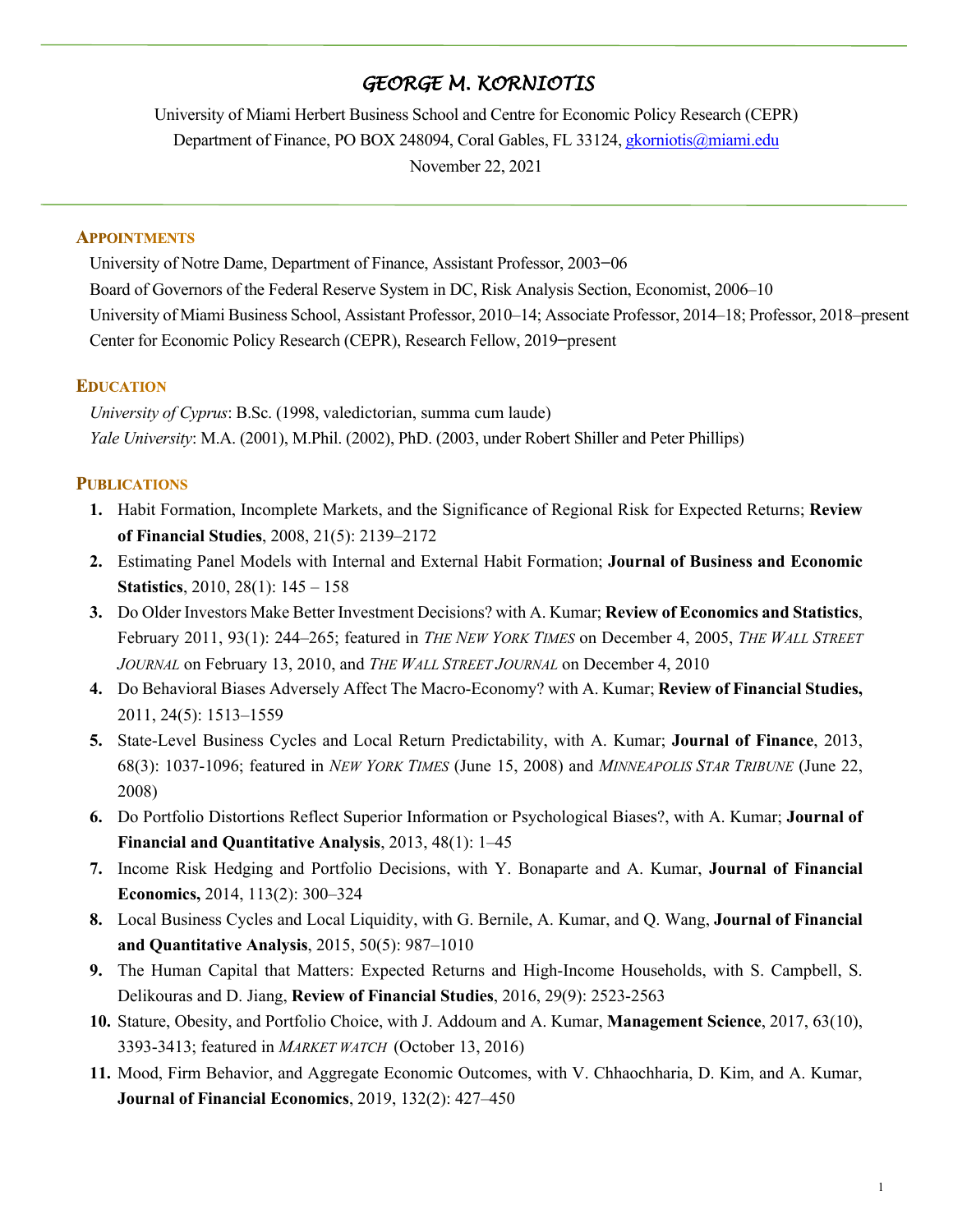- **12.** Status Preferences, Consumption-Income Sensitivity and Portfolio Choice, with J. Addoum and S. Delikouras, **Review of Asset Pricing Studies**, 2019, 9(1): 91–136
- **13.** Income Risk, Dynamic Style Preferences, and Return Predictability, with J. Addoum, S. Delikouras and A. Kumar, **Journal of Finance**, 2019, 74(4): 2055-2106
- **14.** Prozac for Depressed States? Effect of Mood on Local Recessions, with V. Chhaochharia and A. Kumar; featured in *THE WALL STREET JOURNAL* (May 24, 2011), *United Press International* (May 31, 2011), **Review of Financial Economics**, 2020, 38(2): 245-274
- **15.** Investor Sophistication and Asset Prices, with A. Kumar and J. K. Page, **Review of Financial Economics**, 2020, 38(4): 557-579
- **16.** Big Fish in a Small Pond: The Economic Effects of Locally-Dominant Firms, with S. Jannati, and A. Kumar, **Journal of Economic Behavior and Organization**, 2020, 180: 219-240
- **17.** Financial Self-awareness: Who Knows What They Don't Know? with W. Bazley and Y. Bonaparte, **Finance Research Letters**, 2021, 38

## **WORKING PAPERS**

- **1.** Clustering Fosters Investment: Local Agglomeration and Household Portfolio Choice, J. Addoum, S. Delikouras, and D. Ke, revise and resubmit, **Journal of Financial and Quantitative Analysis**
- **2.** What Did Minorities Do Post 2008? with Y. Bonaparte and S. Khalaf, revise and resubmit, **Journal of Banking and Finance**
- **3.** Geography of Firms and Propagation of Local Economic Shocks, with G. Bernile, S. Delikouras and A. Kumar, revise and resubmit, **Journal of Banking and Finance**
- **4.** Blockchain Characteristics and the Cross-Section of Cryptocurrency Returns, with S. M. Bhambhwani and S. Delikouras
- **5.** Grit, Loss Aversion, and Investor Behavior, with William Bazley, and Sima Jannati
- **6.** Income Risk, Ownership Dynamics, and Portfolio Decisions, with Y. Bonaparte and A. Kumar
- **7.** Can the Past Hinder Investor Learning?, with W. Bazley and G. R. Larkin
- **8.** Discrimination, Social Risk, and Portfolio Choice, with W. Bazley, Y. Bonaparte and A. Kumar; featured in *EBONY* (December 21, 2016)
- **9.** Asset Pricing with and without Garbage: Resurrecting Aggregate Consumption, with S. Delikouras
- **10.** Consuming, Saving, and Spending most of Income, with S. Delikouras

## **BOOK CHAPTERS**

**1.** Cognitive Abilities and Financial Decisions, with Alok Kumar; In H. Kent Baker and John Nofsinger (eds.) **Behavioral Finance**, Hoboken, NJ: John Wiley & Sons, Inc., 2010

## **PRESENTATIONS**

- *2006*: AEA, FED Board, Amsterdam Business School, Norwegian School of Economics and Business Administration, BI Norwegian School of Management
- *2007*: American University, Georgia State, Finance Forum (Federal Reserve Board)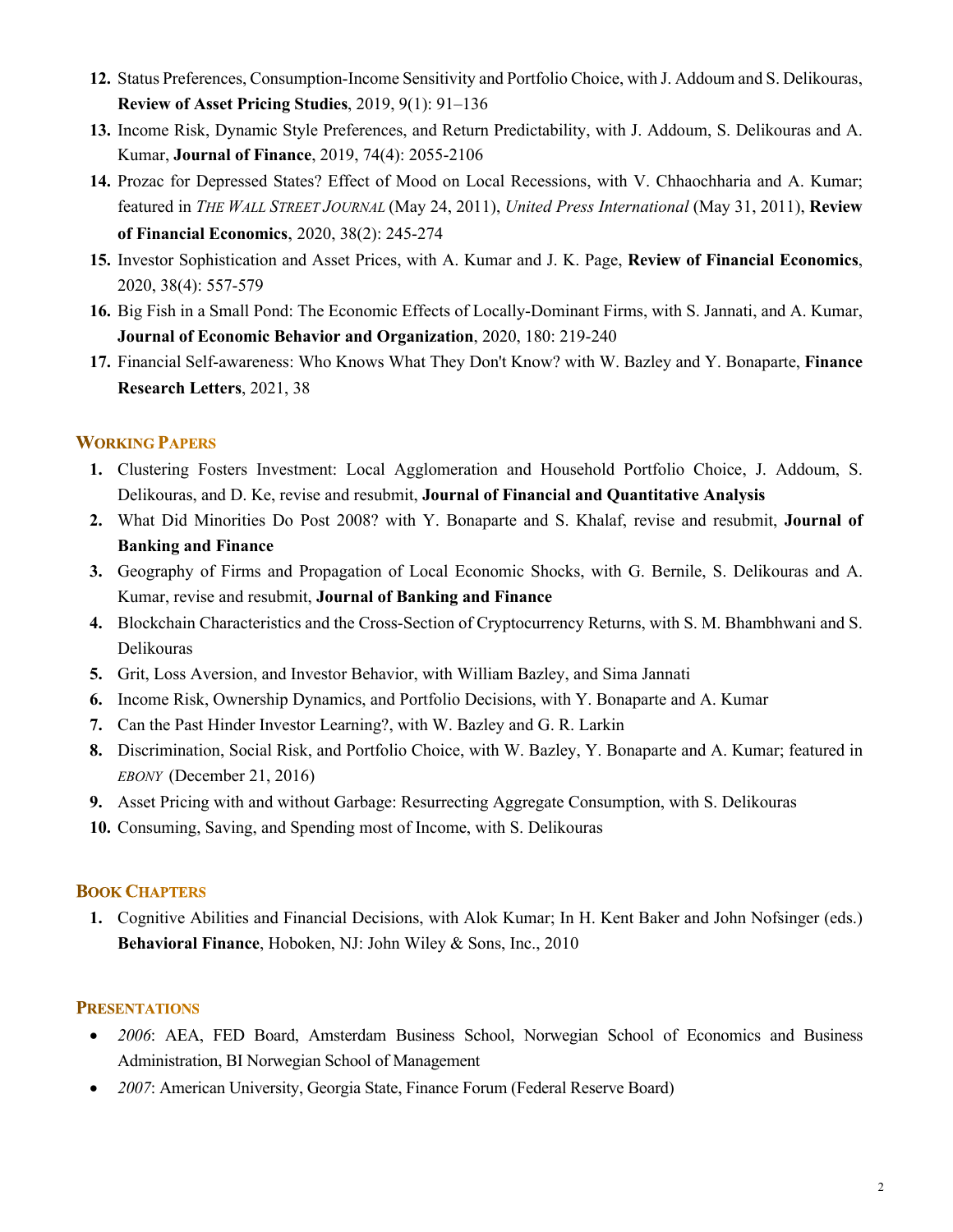- *2008*: WFA, AEA, NBER Behavioral Finance Meeting, Special Presentation to Chairman Bernanke on Behavioral Finance, Finance Forum (FED Board)
- *2009*: WFA, McGill Global Investment Management Conference, AEA, FED Board, Central Bank of Cyprus
- *2010*: UM, DePaul University, Drexel University, UT Dallas, Tilburg University, Maastricht University
- *2012*: University of Miami, BI Norwegian School of Management, University of Cyprus, HKUST
- *2013*: University of Miami, Williams College, Federal Reserve Board
- *2014:* Bocconi University, Miami Behavioral Finance Conference (presented by coauthor)
- *2015:* AFA Boston\*, FIRS Iceland\*, Cornell Household and Behavioral Finance Symposium\*, Boulder Summer Conference\*, Swiss-American Chamber of Commerce Miami, Emerging Managers Forum Miami
- *2016*: University of Cyprus, University of Kentucky Finance Conference\*, SFS Cavalcade\*, WFA\*, UC Davis Household Finance Conference, Miami Behavioral Finance Conference\*
- *2017*: AEA Chicago\*, University of Colorado at Denver Front Range Conference (keynote speaker), Technical University of Cyprus, University of Miami
- *2018*: University of Cyprus, CEPR European Conference on Household Finance (Imperial College), SFS Cavalcade (Yale University)\*, Miami Behavioral Finance Conference\*
- *2019*: King's College London, Aalto University School of Business, IE Madrid, NUS Risk Management Conference\*, NFA Vancouver\*, Melbourne Asset Pricing Meeting\*, Luxembourg Asset Management Summit\*, UWA Blockchain, Cryptocurrency and FinTech Conference\*, University of Oklahoma, Tokyo Institute of Technology, Kyoto University
- *2020*: University of Cyprus (\*presented by co-authors)

# **DISCUSSIONS/CONFERENCES**

- *2006*: FMA Meeting, (Chicago)
- *2008*: Wharton Household Finance Conference, Washington Area Finance Association Meeting
- *2009*: FMA Meeting, (Reno), AEA Meeting (San Francisco)
- *2010*: WFA (British Columbia), Wharton Household Finance Conference, Behavioral Finance Conference at the University of Miami (*session chair*)
- *2012*: EFA (Copenhagen, Denmark)
- *2013*: EFA (Cambridge, UK, discussant and *session chair*)
- *2014*: EFA program committee member, Organizer and Discussant at Miami Behavioral Finance Conference at the University of Miami
- *2015*: Organizer of Miami Behavioral Finance Conference
- *2016*: EFA and FMA program committee member, Organizer of Miami Behavioral Finance Conference
- *2017*: Program Committee Chair and Organizer of Miami Behavioral Finance Conference
- 2018: EFA Program Committee member, Program Committee Chair and Organizer of Miami Behavioral Finance **Conference**
- *2019*: Program Committee Chair and Organizer of Miami Behavioral Finance Conference